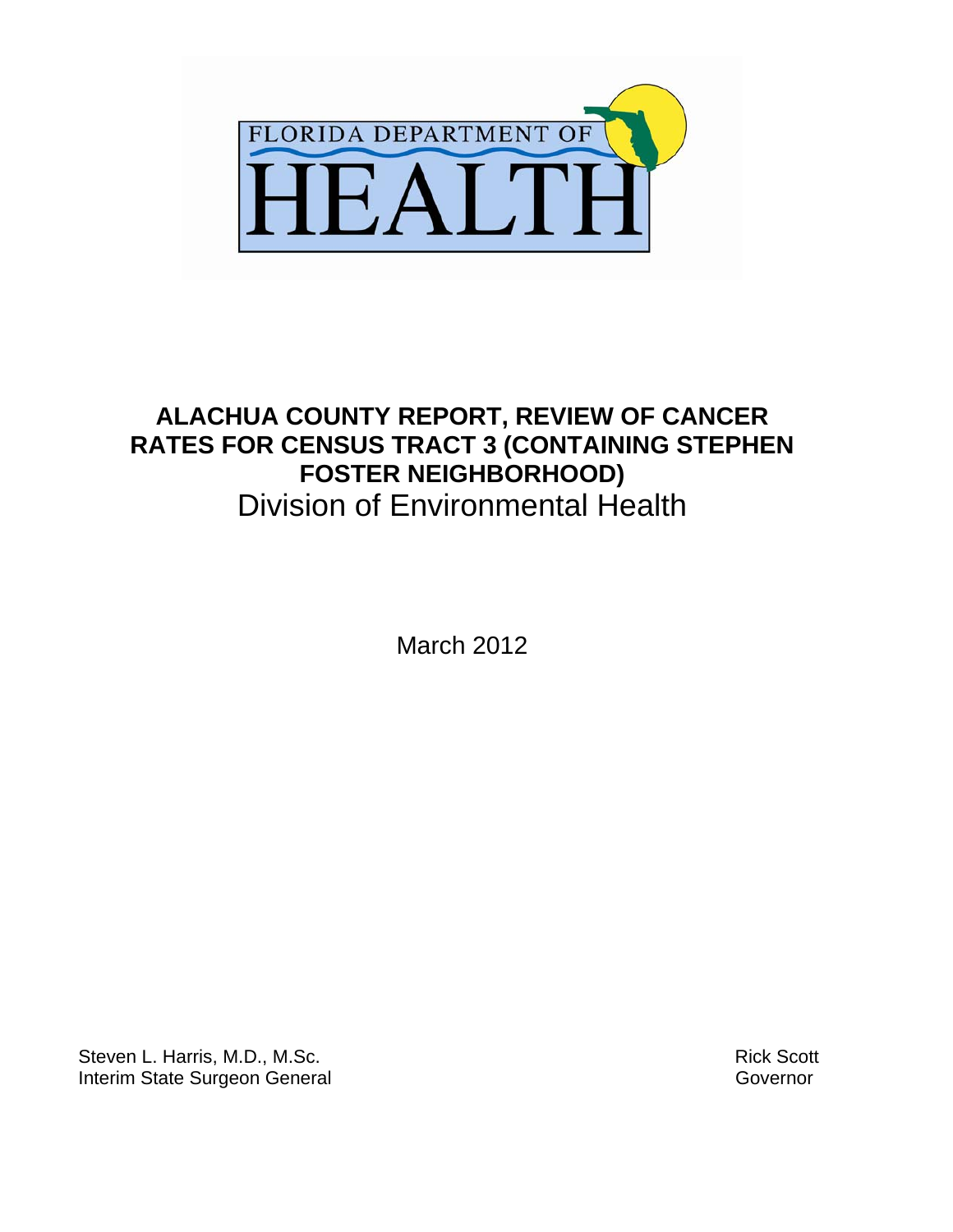# **TABLE OF CONTENTS**

| 10 |
|----|
|    |
|    |
|    |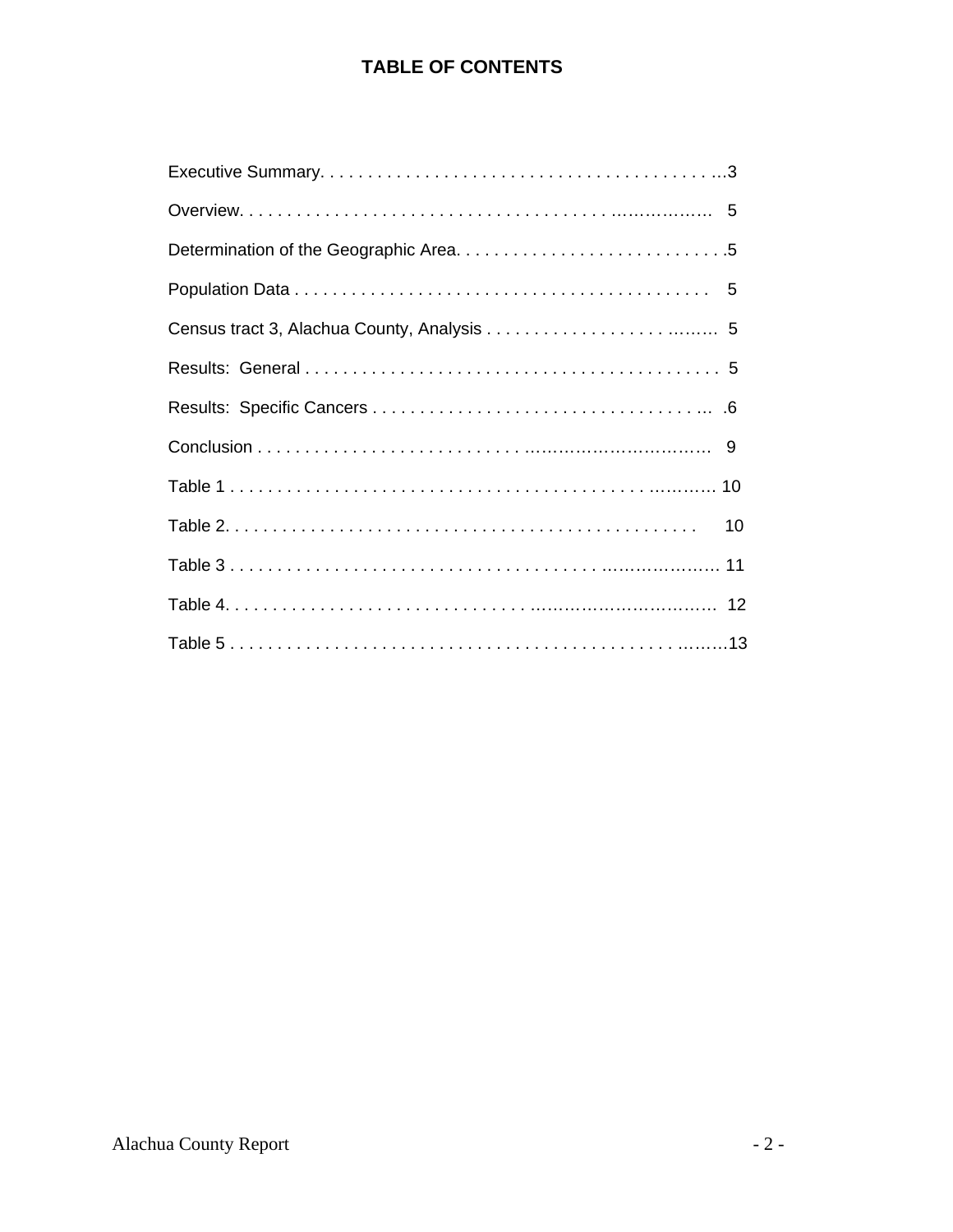#### **Executive Summary**

 In response to community concerns, Florida Department of Health (DOH) concluded a review of cancer data for the Stephen Foster neighborhood and surrounding area (census tract 3) in Gainesville, Florida, Alachua County. The community is adjacent to the Cabot Kopper site which includes pine-stump processing and wood treatment facilities that have been operating since the early 1900's. This site has been listed on the National Priority List for decades, remediation has been ongoing and contaminants of concern in the surrounding residential areas have been primarily arsenic, dioxins/furans and polycyclic aromatic hydrocarbons. Numerous DOH reports, fact sheets and advisories have been issued beginning in 1989. The findings for the review of the cancer data were issued in two separate reports; one issued June 2011 covering analysis for 1981-2000 and the second issued January 2012 covering 2001-2008 (attached). Providing accurate public health information using sound scientific investigation principles is the best means in which DOH can help residents of the community make informed and appropriate decisions at this time.

 This inquiry was designed to determine whether DOH could find evidence of an increase in specific cancer rates in the census tract, including evidence of a consistent pattern of increases in cancer rates for the area. In other words, whether the number of observed cancer cases in the community is higher than the number of expected cases based on cancer rates found within the state as a whole. The Florida Cancer Data System (FCDS) was the source for cancer data and the 1980, 1990, 2000 and 2010 U.S. Census was used as available published population data. The time period examined was 1981 to 2008. The study included twenty-one types of malignant cancers which were observed to occur in the community. Rates were calculated for all ages and for four age groups (0-19, 20-44, 34-64, 65 and older).

 A search of FCDS records identified 656 total cancer cases among all age groups in census tract 3 during 1981-2008. The most commonly found cancers (lung n=97, breast n=97, prostate n=69 and colorectal n=61) are also the most common cancers in the US. Many of the cancers reviewed had few or no cases reported in the community in certain years. Eight of these 656 cases were pediatric cancers (age less than 20); the pediatric cancer rate was not elevated. Mean and median age of cancer was also age 60 or more, an indication that cases were not being seen in younger than expected age groups.

 Cancer rates were reviewed in five year periods of time as well as over the entire 28 year period. No elevations were noted when 'all cancers' (all cancer types combined) were analyzed during the 28 year period of review. No elevations were noted among 'all cancers' for any of the four age groupings; a number of 'all cancer' rates were statistically significantly less than expected. No increase in any time period and among any age groups was noted for the following cancer types: kidney, bladder, ovarian, lung and bronchus, brain, leukemias, Non-Hodgkin lymphoma, miscellaneous, skin melanoma, Hodgkin lymphoma, ovarian, and thyroid. Cancer types noted with no increased rates in any time period among any age groups and which experienced periods of significantly less than expected numbers of cancers are as follows: breast, cervical, prostate, and colorectal.

 Analyses showed a few cancer types where slightly increased rates were observed for one period of analysis only. Liver cancer (2006-2008 for all ages combined), pancreatic cancer (2006-2008 for all ages combined), and oral cancer (2006-2008 only in those age 65 and older) each experienced slightly elevated rates in this recent time period.

 Uterine cancer showed increased rates specifically among women age 40-64 during 2006-2008 and over the entire time period (1981-2008). Esophageal cancer showed increased rates among those 65 years and older (over the entire time period, 1981-2008) and during 1981-1985 for this same age group.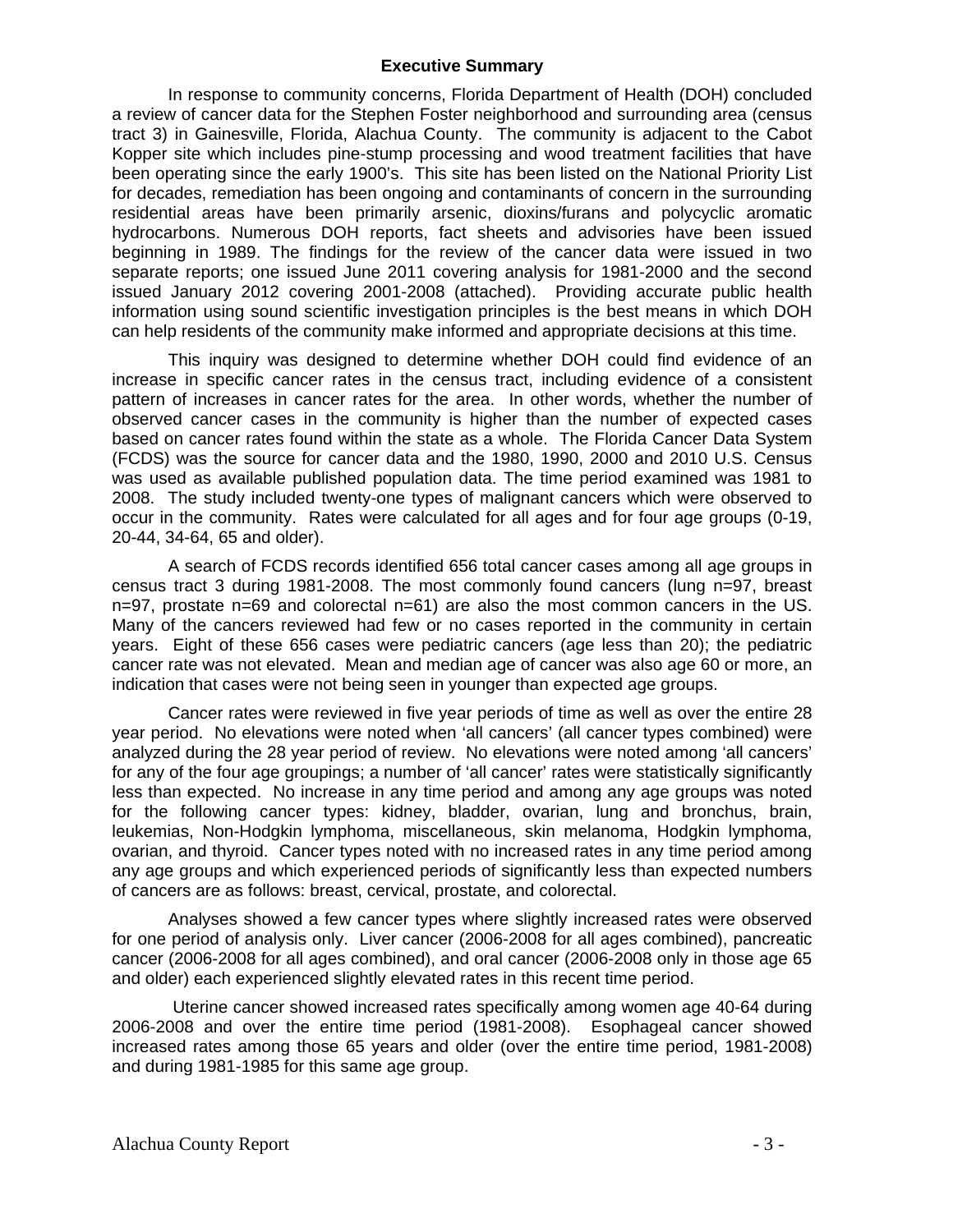#### **Conclusions**

- No increase in pediatric rates in the community. This finding is relevant given that children may have a shorter latency period than adults and have a lower threshold at which mutations and other changes may occur.
- No increase in 'all cancer' rates for the total period of review, or in any five year period, among any age group. This finding is relevant as dioxin/furans are cancer promoters and may work to increase the total cancer burden of a community.
- No evidence of cancers appearing in younger than expected age groups.
- No increase over expected rates in 16 different types of cancer reviewed, in any time period, among any age group. Significantly reduced rates and periods of no cases were also noted.
- One time increases were noted in the most recent years (2006-2008) for three cancer types (liver, pancreatic, oral). Increases were small, representing 3 to 4 more cases of cancer in the community in those years more than expected.
- Only two cancer types, uterine and esophageal, experienced an elevation in a specific time period (for esophageal from 1981-1985; uterine 2006-2008) and again when the entire time period was considered for specific age groups.
- The recent increases in rates were small and were seen based on review of 2006- 2008 (three year period) rather than a longer time period (five years or full study period).
- Because there is no consistent pattern of rates of a particular cancer being elevated over time or an increase of numerous cancers in the same age group, no further review of cancer rates is recommended.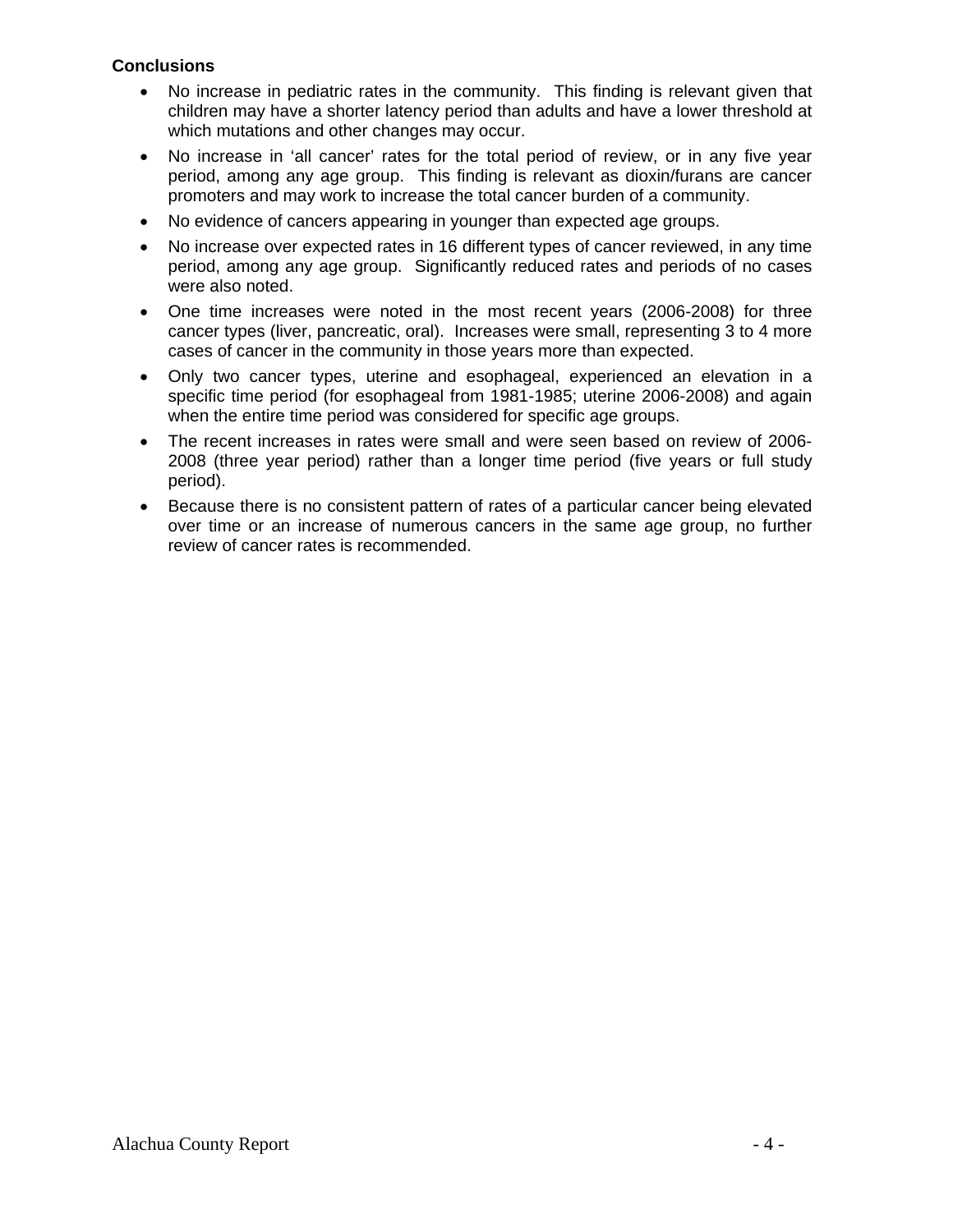#### **Overview**

This document serves as an addendum to the review of cancer rates of census tract 3 of Alachua County (which includes the Stephen Foster neighborhood) published in June 2011. The earlier report covered the period 1981-2000, whereas this report reviews the period 2001-2008 with a summary rate for 1981-2008 provided. Specific rates and interpretations of findings for cancer rates in the earlier time periods can be found in the June document and are not duplicated in this addendum. At the time of the original report, 2008 cancer data were the most recent final year available. Unless otherwise noted, report methodologies and limitations of the analysis type and data sets are the same.

## **Determination of the Geographic Area**

For this addendum review, the same boundaries were used as in the June 2011 report. Census designations for the community were also viewed (1980, 1990, 2000 and 2010 census data) and census tract 3 was found to correspond most closely to the community boundaries. Census tract 3 was divided into tract 3.01 and 3.02 in the 2010 census. Census tracts 3.01 and 3.02 together contained 6078 individuals (2010 census) which correspond to a sufficient population number for analyses.

## **Population Data**

Population by age group, race, and gender were pulled from the 1980, 1990, 2000 and 2010 US census data. Linear interpolation was used to calculate intercensal years. The total population of the study area was 6,080 for 1980, 6016 for 1990, 5623 for 2000 and 6078 for 2010 (**Table 1**). The community racial make-up has changed somewhat since 1980 as 87.1% of the population was White and 9.9% was Black in 1980, whereas in 2010, 65.4% of the community was White and 26.8 % was Black. Residents of Hispanic ethnicity have increased from 3.5% of the census tract in 1980 to 8.9 % in 2010. Mobility is also reflected in census information where 33.8% of the census tract in 1990 indicated they were in the same house in 1985 (compared to 44.9% statewide) and 35.1% reported in the 2000 census being in the same house in 1995 (compared to 48.9% statewide) (1990 and 2000 census). Based on the 2010 American Community Survey 5 year estimate, 83.1% of Floridians and 64.2% of census tract 3 residents lived in the same house in 2009.

Recently available 2010 census data (detailed data not previously available for the June 2011 report) that contained breakdowns by age, race, ethnicity and gender for census tract 3 were used in this addendum.

#### **Census tract 3, Alachua County, Analysis**

This report serves as a follow-up to the earlier report which examined malignant cancers for the period 1981-2000 representing 20 years of follow-up and decades past theoretical exposure time. The current analysis examined 2001-2005, 2006-2008 (the most current compete cancer data available in fall 2010) and the complete time period of 1981-2008 (representing 28 years of follow-up). All rates were age-adjusted. For purposes of comparison, rates for the state of Florida were used to produce expected counts of cancer.

#### **Results: General**

A search of the Florida Cancer Data System (FCDS, statewide registry of cancer cases related to Florida residents) for cancers in the Stephen Foster area (census tract 3, Alachua County) found 656 cases of all cancers in the period 1981-2008 among all age groups. The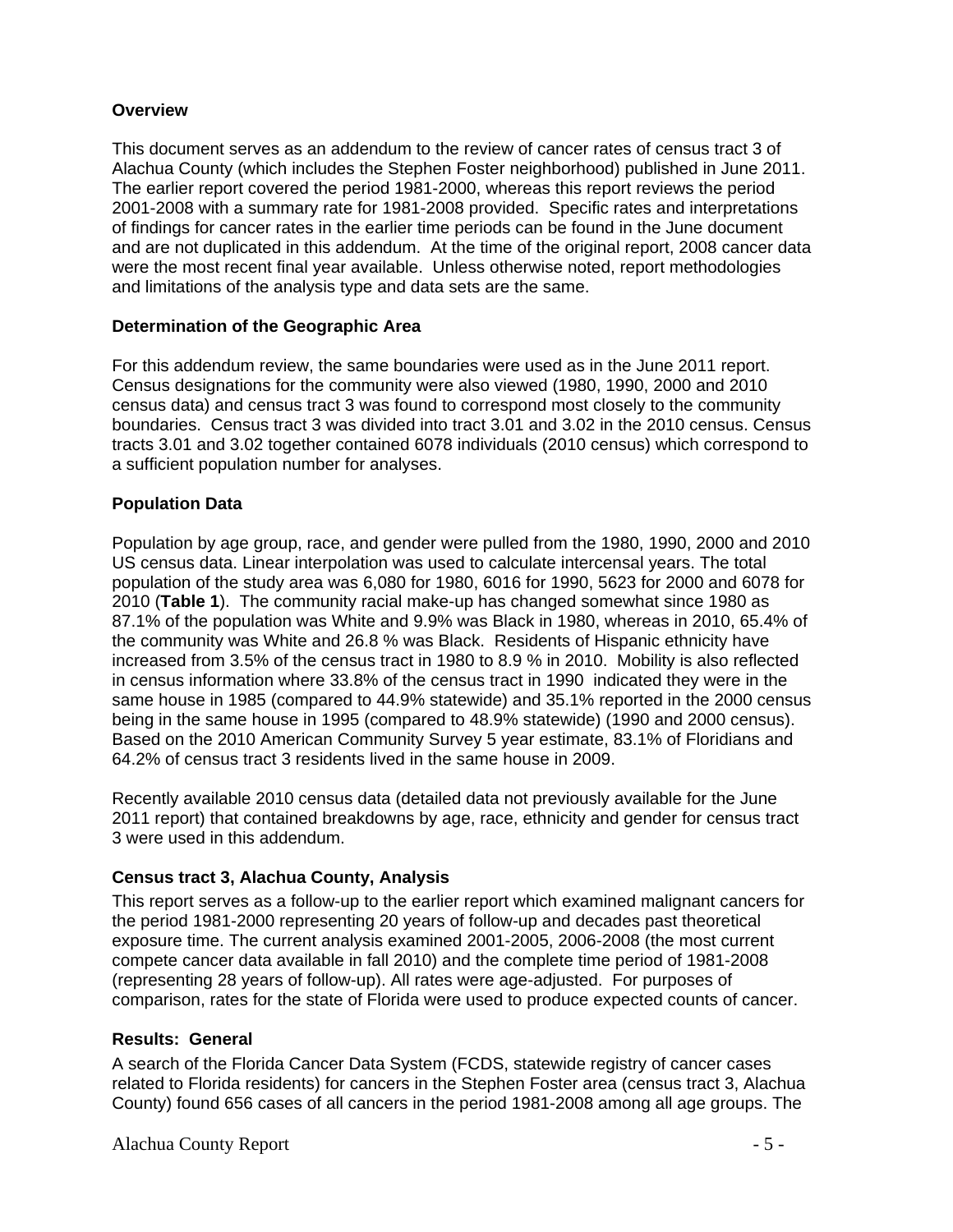majority of cancer cases occurred among adults 19 years of age or older (n=648), the mean and median age of diagnoses for all cancer types among adults was 65.8 and 68.0 years respectively (range 21 to 97 years of age). Among adults, the majority of cases occurred among females (n=353). Eight cases of cancers occurred among children age 0-19 in these years and these included a mix of leukemia, non-Hodgkin lymphoma, brain, kidney and bone cancer.

In this follow-up, comparisons were made to state rates in grouped year periods for each of the cancer types presented (2001-2005, 2006-2008) and for the entire period (1981-2008). Those cancers most commonly appearing in the community are presented, uncommon cancer types where less than 8 cases were noted in the 28-year time period under study were not analyzed (except thyroid). Computation of the observed number of cancer cases over the expected number of cancer cases yielded a Standardized Incidence Ratio (SIR) for each of the time periods. For brevity, computations are shown in **Tables 2-5** for the additional time periods and for 1981-2008 (28 years of follow-up and decades past possible start date of exposure). Analysis results are presented ending in year 2008.

Examining the category 'all cancers ', (all cancer types combined), no elevation of the SIRs were observed over the summary period 1981-2008 when compared to expected rates (**Table 2**). No age group had higher than expected number of cancers, and some age groups had less than the expected number of cancers over that time. In summary, review of the overall cancer burden in the community from 1981-2008 found 656 total cancers in all age groups with 716 cancers calculated as expected. Rates for specific cancers are provided below in Tables 3-5.

## **Results: Specific Cancers**

- Observed versus expected number of cancer comparisons for **kidney** cancer for the time periods did not produce significantly elevated SIRs in the comparisons to state of Florida values (**Table 3)**. Sixteen cases of kidney cancer were observed in the 28 year period.
- Observed versus expected number of cancer comparisons for **liver** cancer did not produce elevated SIRs in the comparison to state of Florida values for the time periods 2001-2005 and 2001-2008 (**Table 3).** An elevated SIR was observed in the period 2006-2008 for all ages combined where 4 cases were observed and one expected (SIR of 4.3, CI of 1.16 – 11.0). Nine cases of liver cancer were observed for the 28-year period. No other five year period from 1981 showed elevation, some periods had no cases (no cases from 1981-1990), nor was the SIR for the entire time period elevated.
- Observed versus expected number of cancer comparisons for **leukemia** for the time periods produced no periods of elevated SIRs in the comparison to state values (**Table 3**). Twenty cases of leukemias were observed in the 28-year period.
- Observed versus expected number of cancer comparisons for **non-Hodgkin lymphoma** for the time periods did not produce elevated SIRs in the state of Florida comparison (**Table 3**). Thirty-one cases of Non-Hodgkin lymphoma were observed in the 28-year period.
- Observed versus expected number of cancer comparisons for **pancreatic** cancer for the time periods did not produce elevated SIRs except for an elevated rate for all ages in the period 2006-2008 where 6 cases were observed and 1.7 expected (SIR of 3.5, CI of 1.3-7.6) **(Table 3**). Nineteen cases of pancreatic cancer were observed in the 28-year time period, and no other five year time period from 1981-2008 showed elevation, some periods had no cases (no cases in 2001-2005), nor was the SIR for the entire time period elevated.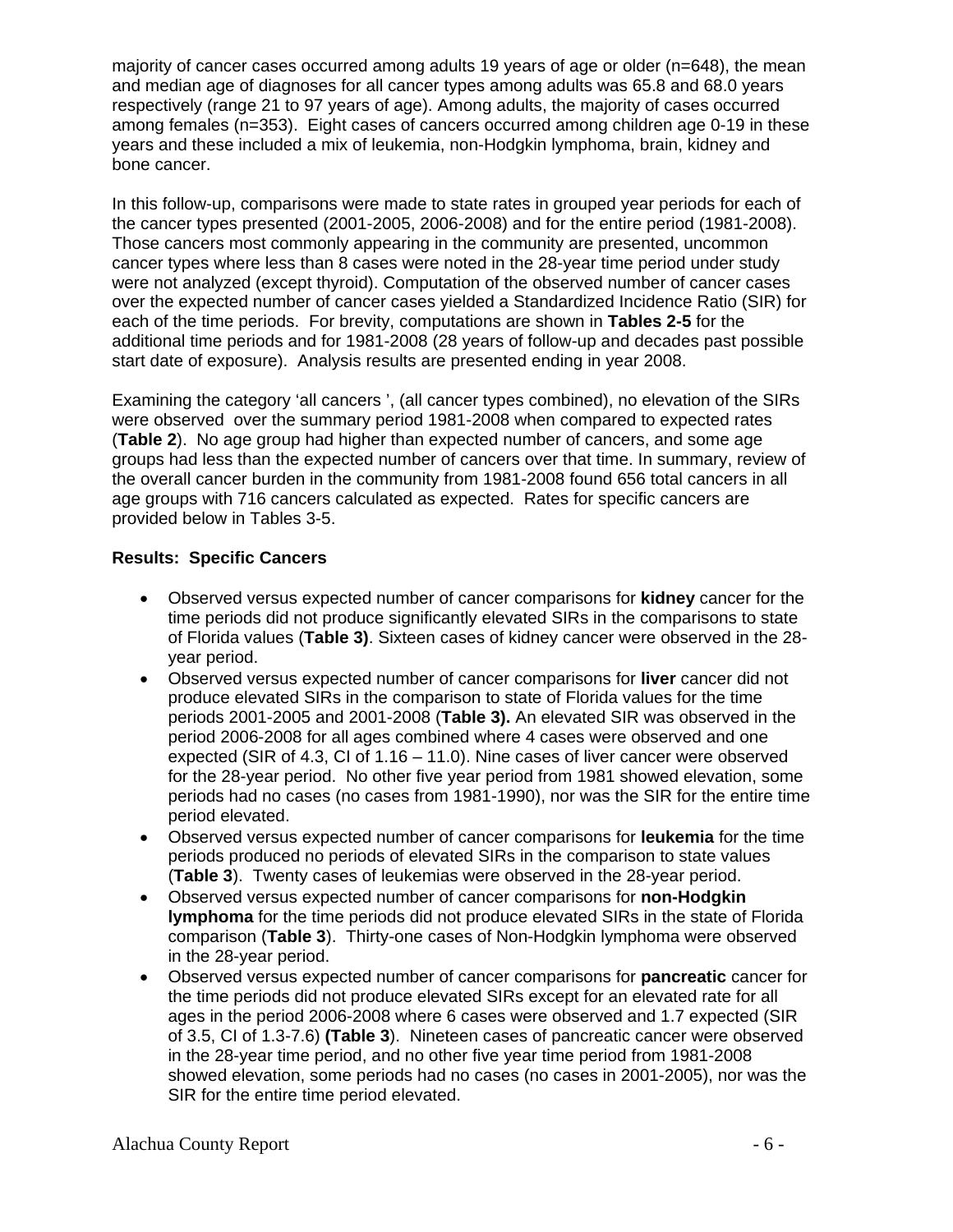- Observed versus expected number of cancer comparisons for **bladder** cancer for the time periods did not produce elevated SIRs in the years 1981-2008 in the comparison to the state of Florida (**Table 3**). Thirty-six cases of urinary bladder cancer were observed in the 28-year time period.
- **In summary, there appears to be no increase in overall rates for cancers of the liver, kidney, bladder, and pancreas and for non-Hodgkin lymphoma or leukemia during 1981-2008. These are cancer types most frequently associated with exposure and contamination of communities. Examining rates (primarily in 5 year periods) since 1981 revealed only a recent small increase during 2006-2008 in liver and pancreatic cancers (but only in the all ages category).**
- Observed versus expected number of cancer comparisons for **breast** cancer among women for the time periods did not produce elevated SIRs in the comparison to state of Florida values (**Table 4).** The SIR for the entire period for women 20-44 was significantly lower than expected (10 observed cases and 19 expected, SIR of 0.5, CI of 0.25-0.97). Statistically significantly lower than expected breast cancer rates had been observed among all ages in 1991-1995 as well. Ninety-seven cases of breast cancer were observed for the 28-year period.
- Observed versus expected number of cancer comparisons for **cervical** cancer among women for the reviewed time periods did not produce elevated SIRs in the comparisons to state of Florida values (**Table 4**). The SIR for the entire period for women age 20-44 was significantly lower than expected (1 observed case and 6 expected, SIR of 0.165, CI of 0.00-0.92). Ten cases of cervical cancer were observed in the 28-year period and some time periods had no cases.
- Observed versus expected number of cancer comparisons for **prostate** cancer among men for the time periods produced no periods of elevated SIRs in the comparison to state values (**Table 4**). Statistically significantly lower than expected prostate cancer rates had been observed among all ages in 1996-2000. Sixty-nine cases of prostate cancer were observed in the 28-year period.
- Observed versus expected number of cancer comparisons for **ovarian** cancer among women for the time periods did not produce elevated SIRs in the state of Florida comparison (**Table 4**). Fourteen cases of ovarian cancer were observed in the 28 year period.
- Observed versus expected number of cancer comparisons for **uterine** cancer among women did produce elevated SIRs in the years 2006-2008 among women ages 45- 64 (4 observed and 0.88 expected, SIR of 4.57, CI of 1.23-11.70) and for the period 1981-2008 among women age 45-64 (13 observed and 5.8 expected, SIR of 2.23, CI of 1.19-3.82) in the comparison to women in the state of Florida (**Table 4**). No other five year time period or age groups experienced an increase in the 28 years of follow-up. Twenty-three cases of uterine cancer were observed in the 28-year time period.
- **In summary, there appears to be no increase in overall rates for cancers of the breast, cervix, ovaries or prostate during 1981-2008 although breast and cervical cancers showed statistically significant reduced rates for the overall period among women ages 20-44. Other time periods had statistically significant lower than expected rates for breast and prostate cancers. Uterine cancer had elevated rates among women ages 40-64 for the periods 2006-2008 and for 1981-2008 but for no other periods.**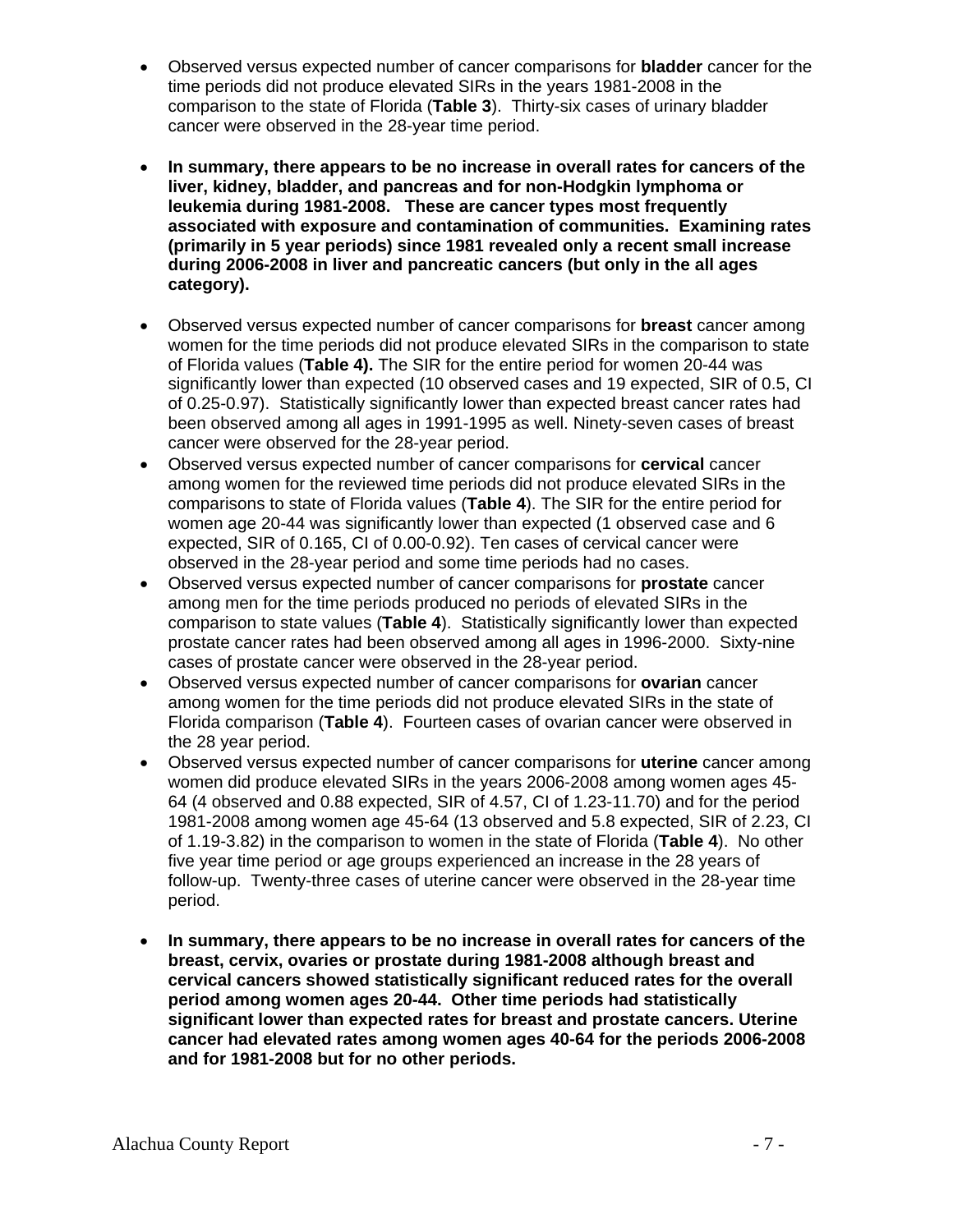- Observed versus expected number of cancer comparisons for **colorectal** cancers for the time periods did not produce elevated SIRs in the comparison to state of Florida values (**Table 5)** although rates among age 65 and older and among all ages for the period 1981-2008 were statistically significantly lower than expected (42 observed versus 59 expected, SIR of 0.71, CI 0.51-0.95 and 61 observed versus 84 expected, SIR of 0.72, CI 0.55-0.93, respectively). Statistically significantly lower rates had been noted for the period 1981-2008 as well among all age groups. Sixty-one cases of colorectal cancer were observed in the 28-year period.
- Observed versus expected number of cancer comparisons for **lung and bronchus** cancers for the time periods did not produce elevated SIRs in the comparisons to state of Florida values (**Table 5**). Ninety-seven cases of lung and bronchus cancer were observed in the 28-year period.
- Observed versus expected number of cancer comparisons for **miscellaneous cancers** for the time periods did not produce elevated SIRs in the state of Florida comparison (**Table 5**). Twenty-one cases of miscellaneous cancers were observed in the 28-year period.
- Observed versus expected number of cancer comparisons for **myeloma** for the time periods produced no periods of elevated SIRs in the comparison to state values (**Table 5**). Nine cases of myeloma were observed in the 28-year period and in at least one time period no cases were seen (no cases in 2006-2008).
- Observed versus expected number of cancer comparisons for **esophageal** cancer was elevated among those age 65 and older during 1981-2008 (10 observed cases and 4 expected, SIR of 2.28, CI of 1.09-4.20); this age group had also experienced a statistically significant increased rate during 1981-1985. Analyses (for each age group and all combined) did not produce elevated SIRs in the years 1981-2008 when compared to the state of Florida rates (**Table 5**) Eleven cases of esophageal cancer were observed in the 28-year time period and in one time period no cases were seen (no cases seen in 1991-1995).
- Observed versus expected number of cancer comparisons for **oral** cancer for the time periods was elevated among ages 65 and older in 2006-2008 (4 cases observed, 0.7 expected, SIR of 5.82, CI of 1.57-14.91)**.** Analyses (for each age group and all combined) did not produce elevated SIRs in the years 1981-2008 when compared to the state of Florida rates (**Table 5)** Twenty cases of oral cancer were observed in the 28-year time period.
- Observed versus expected cancer number comparisons for **skin melanoma** did not produce elevated SIRs during the time periods in the comparison to state values. Eighteen cases of skin melanoma were noted in this time period.
- Observed versus expected cancer number comparisons for **brain** cancer for the time periods did not produce elevated SIRs in the years 1981-2008 in the comparison to brain cancer rates in the state of Florida **(Table 5)**. Eight cases of brain cancer were observed in the 28-year time period and in some time periods no cases were seen (no cases in 1981-1985, 1986-1990).
- Observed versus expected cancer number comparisons for **Hodgkin lymphoma** cancer for the time periods did not produce elevated SIRs in the years 1981-2008 in the comparison to the state of Florida **(Table 5)**. Eight cases of Hodgkin lymphoma were observed in the 28-year time period and in some time periods no cases were seen (no cases in 2006-2008).
- Observed versus expected cancer number comparisons for **thyroid** cancer for the time periods did not produce elevated SIRs in the years 1981-2008 in the comparison to cancer numbers in the state of Florida **(Table 5)**. Six cases of thyroid cancer were observed in the 28-year time period and in some periods no cases were seen (no cases in 1981-1985, 1991-2005, 2006-2008).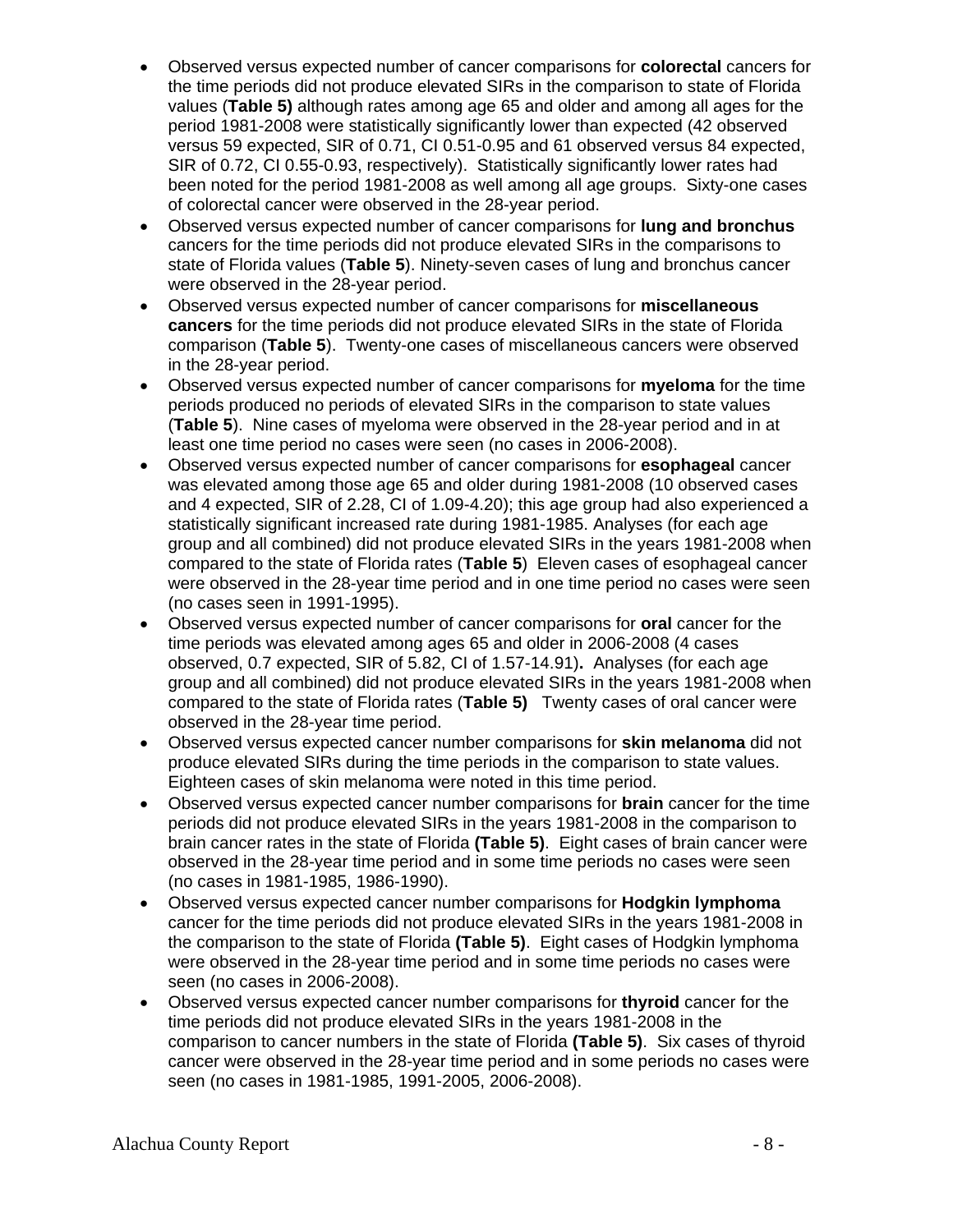**In summary, there appears to be no increase in overall rates for cancers of the lung and bronchus, colorectal cancers, skin melanomas, Hodgkin lymphoma, miscellaneous cancers, esophageal, brain, thyroid or oral cancers or for myeloma during 1981-2008. Statistically significantly reduced rates for colorectal cancer during 1981-2008 among those ages 65 and older and among all ages were noted. An elevated rate for esophageal cancer among ages 65 and older during 1981-2008 was noted; elevated rates for oral cancers among individuals ages 65 and older during 2006-2008 were also noted.** 

## **Conclusion**

Review of the time periods 2001-2005, 2006-2008 and 1981-2008 generally did not reveal elevations in cancers of concern most likely to be associated with chronic exposure to contamination. A small recent (2006-2008) increase was noted in liver and pancreatic cancers but only for all ages combined. Uterine cancer also showed an increase among ages 45-64 (2006-2008, 1981-2008), as did oral cancers among those age 65 and older (2006-2008), and esophageal cancers among those age 65 and older (1981-2008). However, many cancers showed significantly lower overall rates in the community. Risk factors for liver, pancreatic, uterine, oral and esophageal cancers may include some occupational exposures, smoking, excessive alcohol use, dietary and lifestyle choices, as well as a genetic component.

In summary, although a few elevations in specific cancers were observed; no overall pattern of an increase in cancer rates, nor a pattern of increases in specific cancers were noted. It is not possible to attribute any of the recent or small increases in cancer rates to residence and exposure in the Stephen Foster neighborhood given that there was no overall pattern of increase throughout the period of observation, and no consistent findings. Information on residence history, exposure or other risk factors was also not available for the community.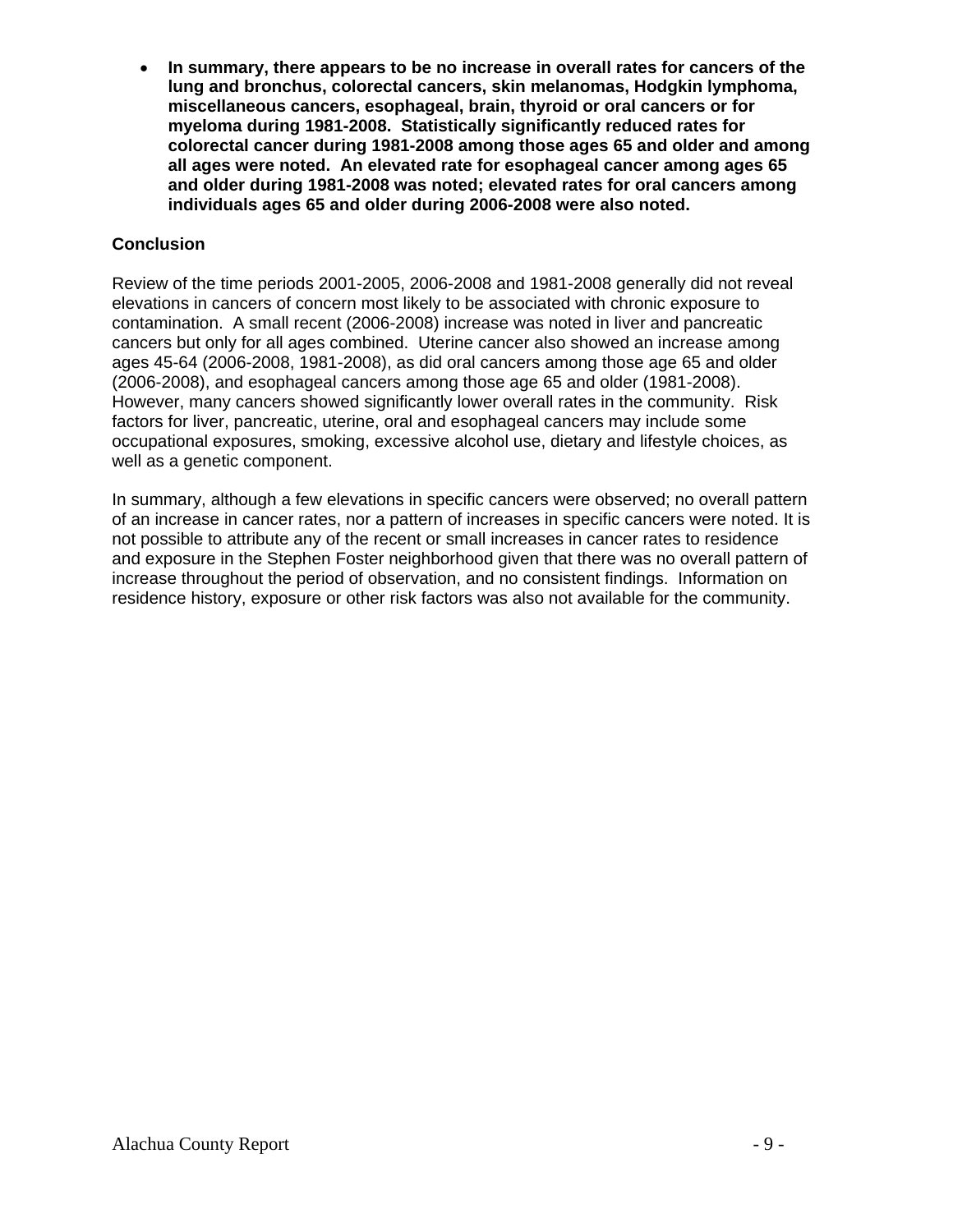| Tract 3                         | 1980         | 1990         | 2000         | 2010         |
|---------------------------------|--------------|--------------|--------------|--------------|
| White - All Ethnicities         | 5296 (87.1%) | 4774 (79.4%) | 4101 (72.9%) | 3974 (65.4%) |
| <b>Black - All Ethnicities</b>  | 603 (9.9%)   | 1083 (18.0%) | 1140 (20.3%) | 1628 (26.8%) |
| <b>Others - All Ethnicities</b> | 181 (2.9%)   | 159 (2.6%)   | 382 (6.8%)   | 476 (7.8%)   |
| Total                           | 6080         | 6016         | 5623         | 6078         |
| Hispanic - any race             | 214 (3.5%)   | 211 (3.5%)   | 283 (5.0%)   | 541 (8.9%)   |

#### **Table 1: Census tract 3\*, Alachua County (including Stephen Foster neighborhood) for 1980, 1990, 2000 and 2010**

*\*Tract 3 was divided into tract 3.01 & 3.02 in 2010* 

#### **Table 2: Age adjusted SIR with 95% CL for all cancers in residents of Census Tract 3, Alachua County, compared to state of Florida, 1981-2008\***

| <b>All Cancers</b> | Age group      | <b>Expected</b> | <b>Observed</b> | <b>SIR</b> | Conf. interval    |
|--------------------|----------------|-----------------|-----------------|------------|-------------------|
| (1981-2008)        | $\leq$ =19 $v$ | 5.20            |                 | 1.539      | $(0.662 - 3.032)$ |
|                    | $20 - 44$ y    | 92.74           | 56              | 0.604      | $(0.456 - 0.784)$ |
|                    | 45- $64v$      | 194.90          | 208             | 1.067      | $(0.927 - 1.223)$ |
|                    | $65 + v$       | 422.95          | 384             | 0.908      | $(0.819 - 1.003)$ |
|                    | All            | 715.80          | 656             | 0.916      | $(0.848 - 0.989)$ |

*\*Cancer data obtained from the FCDS website and the abshist file. Population data obtained from 1980, 1990, 2000 & 2010 censuses. Data for intercensal years were estimated by linear interpolation*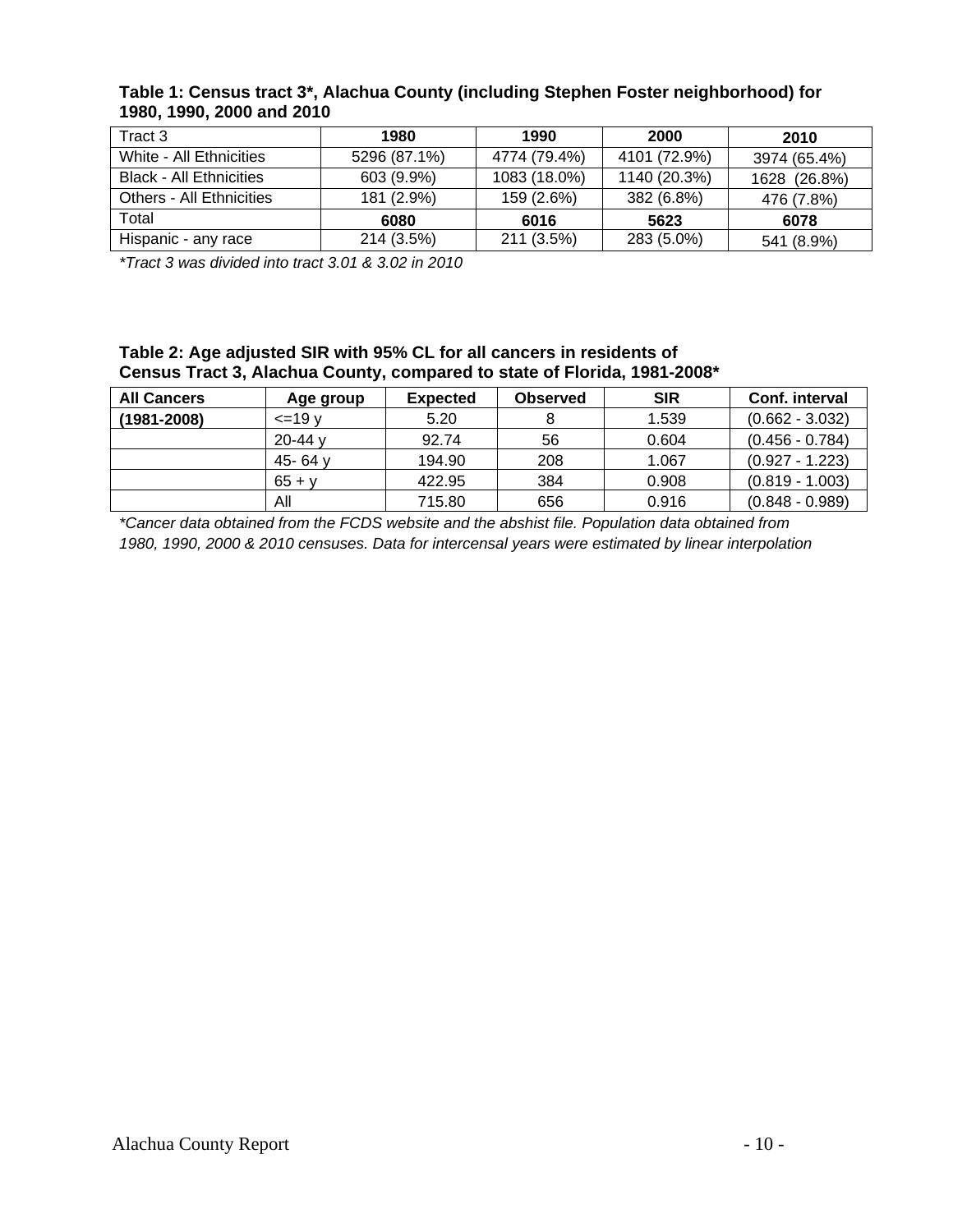| <b>Cancer type</b> |             | 2001-2005 |                         |            |                       |       | 2006-2008      |            |                       | 1981-2008 |                |            |                       |
|--------------------|-------------|-----------|-------------------------|------------|-----------------------|-------|----------------|------------|-----------------------|-----------|----------------|------------|-----------------------|
| Kidney             | Age group   | Exp       | Obs                     | <b>SIR</b> | <b>Conf. Interval</b> | Exp   | Obs            | <b>SIR</b> | <b>Conf. Interval</b> | Exp       | <b>Obs</b>     | <b>SIR</b> | <b>Conf. Interval</b> |
|                    | $=19v$      | 0.04      | $\mathbf 0$             | <b>NA</b>  | <b>NA</b>             | 0.03  | $\mathbf 0$    | <b>NA</b>  | <b>NA</b>             | 0.25      |                | 3.972      | $(0.052 - 22.099)$    |
|                    | 20-44 y     | 0.44      | $\mathbf 0$             | <b>NA</b>  | <b>NA</b>             | 0.33  | $\mathbf 0$    | <b>NA</b>  | <b>NA</b>             | 1.94      | 0              | <b>NA</b>  | <b>NA</b>             |
|                    | 45-64 y     | 1.37      | $\mathbf 0$             | <b>NA</b>  | <b>NA</b>             | 0.98  | $\overline{1}$ | 1.019      | $(0.013 - 5.668)$     | 5.45      | 5              | 0.918      | $(0.296 - 2.142)$     |
|                    | $65 + y$    | 1.68      | $\sqrt{5}$              | 2.970      | $(0.957 - 6.930)$     | 0.94  | $\overline{2}$ | 2.137      | $(0.240 - 7.715)$     | 9.96      | 10             | 1.004      | $(0.481 - 1.847)$     |
|                    | All         | 3.54      | $\overline{5}$          | 1.413      | $(0.456 - 3.299)$     | 2.27  | 3              | 1.320      | $(0.265 - 3.857)$     | 17.59     | 16             | 0.910      | $(0.520 - 1.477)$     |
| Liver              | $=19y$      | 0.01      | $\mathbf 0$             | <b>NA</b>  | <b>NA</b>             | 0.01  | $\Omega$       | <b>NA</b>  | <b>NA</b>             | 0.07      | 0              | <b>NA</b>  | <b>NA</b>             |
|                    | 20-44 y     | 0.11      | $\mathbf 0$             | <b>NA</b>  | <b>NA</b>             | 0.08  | $\overline{1}$ | 12.802     | $(0.167 - 71.230)$    | 0.59      | 1              | 1.701      | $(0.022 - 9.466)$     |
|                    | 45-64 y     | 0.58      | $\mathsf 0$             | <b>NA</b>  | <b>NA</b>             | 0.52  | $\overline{c}$ | 3.810      | $(0.428 - 13.754)$    | 1.91      | 3              | 1.572      | $(0.316 - 4.592)$     |
|                    | $65 + y$    | 0.56      | $\overline{1}$          | 1.791      | $(0.023 - 9.964)$     | 0.32  | $\mathbf{1}$   | 3.147      | $(0.041 - 17.511)$    | 3.06      | 5              | 1.635      | $(0.527 - 3.816)$     |
|                    | All         | 1.26      | $\mathbf{1}$            | 0.793      | $(0.010 - 4.410)$     | 0.93  | $\overline{4}$ | 4.297      | $(1.156 - 11.002)$    | 5.62      | 9              | 1.601      | $(0.730 - 3.039)$     |
| Leukemia           | $=19y$      | 0.23      | $\mathbf 0$             | <b>NA</b>  | <b>NA</b>             | 0.15  | $\mathbf 0$    | <b>NA</b>  | <b>NA</b>             | 1.37      | $\overline{2}$ | 1.463      | $(0.164 - 5.281)$     |
| (except Aleukemic, | 20-44 y     | 0.52      | $\mathbf 0$             | <b>NA</b>  | <b>NA</b>             | 0.31  | $\mathbf 0$    | <b>NA</b>  | <b>NA</b>             | 2.79      | $\overline{c}$ | 0.717      | $(0.081 - 2.590)$     |
| subleukemic        | 45-64 y     | 0.76      | $\mathbf{1}$            | 1.316      | $(0.017 - 7.320)$     | 0.45  | $\overline{2}$ | 4.446      | $(0.499 - 16.054)$    | 3.62      | 6              | 1.658      | $(0.606 - 3.610)$     |
| & NOS)             | $65 + y$    | 1.57      | $\mathbf{1}$            | 0.638      | $(0.008 - 3.550)$     | 0.70  | $\mathbf 1$    | 1.423      | $(0.019 - 7.920)$     | 9.97      | 10             | 1.003      | $(0.480 - 1.845)$     |
|                    | All         | 3.08      | $\overline{2}$          | 0.649      | $(0.073 - 2.344)$     | 1.61  | 3              | 1.863      | $(0.374 - 5.444)$     | 17.74     | 20             | 1.127      | $(0.688 - 1.741)$     |
| Non-Hodgkin        | $=19y$      | 0.08      | $\mathbf{1}$            | 12.940     | $(0.169 - 71.995)$    | 0.041 | $\Omega$       | <b>NA</b>  | <b>NA</b>             | 0.40      | $\overline{2}$ | 5.037      | $(0.566 - 18.186)$    |
| Lymphoma           | $20 - 44$ v | 1.04      | $\overline{1}$          | 0.962      | $(0.013 - 5.350)$     | 0.590 | $\Omega$       | <b>NA</b>  | <b>NA</b>             | 5.74      | 8              | 1.394      | $(0.600 - 2.747)$     |
|                    | 45-64 y     | 1.51      | $\overline{\mathbf{4}}$ | 2.645      | $(0.711 - 6.771)$     | 0.994 | 1              | 1.006      | $(0.013 - 5.600)$     | 6.61      | 9              | 1.361      | $(0.621 - 2.583)$     |
|                    | $65 + y$    | 2.40      | $\mathbf{3}$            | 1.251      | $(0.251 - 3.655)$     | 1.223 | $\mathbf 0$    | <b>NA</b>  | <b>NA</b>             | 14.55     | 12             | 0.825      | $(0.426 - 1.441)$     |
|                    | All         | 5.03      | 9                       | 1.790      | $(0.817 - 3.398)$     | 2.847 | $\mathbf{1}$   | 0.351      | $(0.005 - 1.954)$     | 27.30     | 31             | 1.135      | $(0.771 - 1.612)$     |
| <b>Pancreas</b>    | $=19y$      | 0.00      | $\Omega$                | <b>NA</b>  | <b>NA</b>             | 0.00  | $\mathbf 0$    | <b>NA</b>  | <b>NA</b>             | 0.01      | 0              | <b>NA</b>  | <b>NA</b>             |
|                    | 20-44 y     | 0.16      | $\mathbf 0$             | <b>NA</b>  | <b>NA</b>             | 0.10  | $\Omega$       | <b>NA</b>  | <b>NA</b>             | 0.79      | 0              | <b>NA</b>  | <b>NA</b>             |
|                    | 45-64 y     | 0.87      | $\Omega$                | <b>NA</b>  | <b>NA</b>             | 0.61  | 3              | 4.886      | $(0.982 - 14.276)$    | 3.86      | 5              | 1.296      | $(0.418 - 3.025)$     |
|                    | $65 + y$    | 1.79      | $\mathbf 0$             | <b>NA</b>  | <b>NA</b>             | 1.00  | 3              | 3.004      | $(0.604 - 8.778)$     | 11.63     | 14             | 1.204      | $(0.658 - 2.020)$     |
|                    | All         | 2.82      | $\mathbf 0$             | <b>NA</b>  | <b>NA</b>             | 1.71  | 6              | 3.502      | $(1.279 - 7.623)$     | 16.28     | 19             | 1.167      | $(0.702 - 1.823)$     |
| <b>Urinary</b>     | $=19y$      | 0.00      | $\mathbf 0$             | <b>NA</b>  | <b>NA</b>             | 0.00  | $\mathbf 0$    | <b>NA</b>  | <b>NA</b>             | 0.02      | 0              | <b>NA</b>  | <b>NA</b>             |
| bladder            | 20-44 y     | 0.26      | $\mathbf 0$             | <b>NA</b>  | <b>NA</b>             | 0.12  | $\mathbf 0$    | <b>NA</b>  | <b>NA</b>             | 1.44      | 0              | <b>NA</b>  | <b>NA</b>             |
|                    | 45-64 y     | 1.48      | $\mathbf{3}$            | 2.026      | $(0.407 - 5.920)$     | 0.82  | $\overline{c}$ | 2.436      | $(0.274 - 8.795)$     | 7.21      | 9              | 1.248      | $(0.569 - 2.369)$     |
|                    | $65 + y$    | 3.99      | $\,$ 5 $\,$             | 1.252      | $(0.403 - 2.922)$     | 1.93  | $\overline{c}$ | 1.039      | $(0.117 - 3.751)$     | 26.64     | 27             | 1.014      | $(0.668 - 1.475)$     |
|                    | All         | 5.74      | 8                       | 1.395      | $(0.601 - 2.749)$     | 2.86  | $\overline{4}$ | 1.397      | $(0.376 - 3.577)$     | 35.31     | 36             | 1.020      | $(0.714 - 1.412)$     |

**Table 3: Age adjusted SIRs with 95% CL for 2001-2005, 2006-2008 and 1981-2008 for Select Cancers (Liver, Kidney, Pancreatic, Bladder, Non-Hodgkin Lymphoma and Leukemias) in residents of Census Tract 3, Alachua County, compared to state of Florida** 

*\*Cancer data obtained from the FCDS website and the abshist file. Population data obtained from 1980, 1990, 2000 & 2010 censuses. Data for intercensal years were estimated by linear interpolation*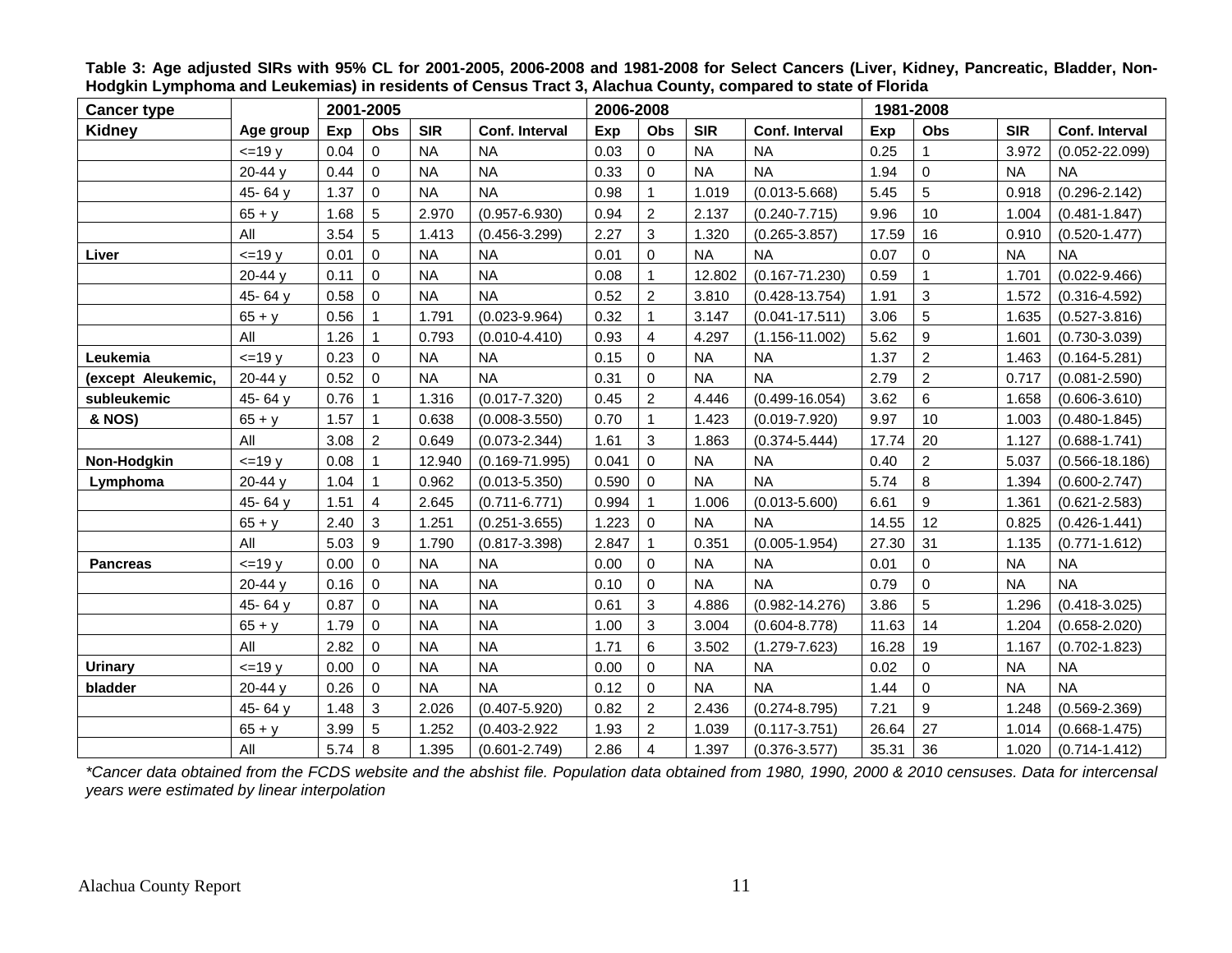|                    |           | 2001-2005 |                |            |                    |       |             | 2006-2008  |                    | 1981-2008 |             |            |                   |
|--------------------|-----------|-----------|----------------|------------|--------------------|-------|-------------|------------|--------------------|-----------|-------------|------------|-------------------|
| <b>Cancer type</b> | Age group | Exp       | Obs            | <b>SIR</b> | Conf. Interval     | Exp   | Obs         | <b>SIR</b> | Conf. Interval     | Exp       | Obs         | <b>SIR</b> | Conf. Interval    |
| <b>Breast</b>      | $=19y$    | 0.00      | $\mathbf 0$    | <b>NA</b>  | <b>NA</b>          | 0.00  | $\mathbf 0$ | <b>NA</b>  | <b>NA</b>          | 0.01      | $\mathbf 0$ | <b>NA</b>  | <b>NA</b>         |
| (Females)          | 20-44 y   | 3.43      | 1              | 0.292      | $(0.004 - 1.622)$  | 2.05  |             | 0.488      | $(0.006 - 2.714)$  | 18.96     | 10          | 0.527      | $(0.253 - 0.970)$ |
|                    | 45-64 y   | 6.85      | 10             | 1.459      | $(0.698 - 2.683)$  | 4.36  | 4           | 0.918      | $(0.247 - 2.349)$  | 33.09     | 38          | 1.148      | $(0.813 - 1.576)$ |
|                    | $65 + y$  | 7.04      | 5              | 0.710      | $(0.229 - 1.658)$  | 3.64  | 5           | 1.374      | $(0.443 - 3.206)$  | 52.24     | 49          | 0.938      | $(0.694 - 1.240)$ |
|                    | All       | 17.32     | 16             | 0.924      | $(0.528 - 1.500)$  | 10.05 | 10          | 0.995      | $(0.476 - 1.830)$  | 104.29    | 97          | 0.930      | $(0.754 - 1.135)$ |
| <b>Cervix</b>      | $=19y$    | 0.00      | $\mathbf 0$    | <b>NA</b>  | <b>NA</b>          | 0.00  | $\mathbf 0$ | <b>NA</b>  | <b>NA</b>          | 0.01      | $\mathbf 0$ | <b>NA</b>  | <b>NA</b>         |
|                    | 20-44 y   | 0.87      | 0              | <b>NA</b>  | <b>NA</b>          | 0.49  | 0           | <b>NA</b>  | <b>NA</b>          | 6.06      | $\mathbf 1$ | 0.165      | $(0.002 - 0.919)$ |
|                    | 45-64 $y$ | 0.48      |                | 2.098      | $(0.027 - 11.671)$ | 0.30  | 0           | <b>NA</b>  | <b>NA</b>          | 2.66      | 6           | 2.259      | $(0.825 - 4.917)$ |
|                    | $65 + y$  | 0.24      | $\Omega$       | 0          | <b>NA</b>          | 0.11  | $\Omega$    | <b>NA</b>  | <b>NA</b>          | 2.24      | 3           | 1.342      | $(0.270 - 3.922)$ |
|                    | All       | 1.58      | 1              | 0.632      | $(0.008 - 3.514)$  | 0.90  | $\mathbf 0$ | <b>NA</b>  | <b>NA</b>          | 10.96     | 10          | 0.913      | $(0.437 - 1.678)$ |
| <b>Prostrate</b>   | $=19y$    | 0.00      | 0              | <b>NA</b>  | <b>NA</b>          | 0.00  | $\mathbf 0$ | <b>NA</b>  | <b>NA</b>          | 0.01      | $\mathbf 0$ | <b>NA</b>  | <b>NA</b>         |
|                    | $20-44y$  | 0.17      | 0              | <b>NA</b>  | <b>NA</b>          | 0.14  | 0           | NA         | <b>NA</b>          | 0.58      | 0           | <b>NA</b>  | NA                |
|                    | 45-64 y   | 6.66      | 4              | 0.601      | $(0.162 - 1.538)$  | 4.58  | 5           | 1.092      | $(0.352 - 2.549)$  | 23.80     | 16          | 0.672      | $(0.384 - 1.092)$ |
|                    | $65 + y$  | 8.41      | 7              | 0.832      | $(0.334 - 1.715)$  | 4.10  | 4           | 0.976      | $(0.263 - 2.500)$  | 58.22     | 53          | 0.910      | $(0.682 - 1.191)$ |
|                    | All       | 15.24     | 11             | 0.722      | $(0.360 - 1.292)$  | 8.81  | 9           | 1.021      | $(0.466 - 1.939)$  | 82.60     | 69          | 0.835      | $(0.650 - 1.057)$ |
| Ovary              | $=19y$    | 0.02      | $\mathbf 0$    | <b>NA</b>  | <b>NA</b>          | 0.01  | $\mathbf 0$ | <b>NA</b>  | <b>NA</b>          | 0.10      | $\mathbf 0$ | <b>NA</b>  | <b>NA</b>         |
|                    | $20-44y$  | 0.36      | 1              | 2.766      | $(0.036 - 15.389)$ | 0.20  | 0           | NA         | NA.                | 2.56      | 2           | 0.782      | $(0.088 - 2.823)$ |
|                    | 45-64 y   | 0.73      | 2              | 2.750      | $(0.309 - 9.930)$  | 0.42  |             | 2.359      | $(0.031 - 13.127)$ | 4.00      | 6           | 1.499      | $(0.547 - 3.263)$ |
|                    | $65 + y$  | 0.94      | 1              | 1.064      | $(0.014 - 5.920)$  | 0.44  | $\Omega$    | <b>NA</b>  | <b>NA</b>          | 7.10      | 6           | 0.845      | $(0.309 - 1.839)$ |
|                    | All       | 2.04      | 4              | 1.956      | $(0.526 - 5.009)$  | 1.08  |             | 0.924      | $(0.012 - 5.142)$  | 13.76     | 14          | 1.017      | $(0.556 - 1.707)$ |
| <b>Uterus</b>      | $=19y$    | 0.00      | $\mathbf 0$    | <b>NA</b>  | <b>NA</b>          | 0.00  | $\mathbf 0$ | <b>NA</b>  | <b>NA</b>          | 0.00      | $\mathbf 0$ | <b>NA</b>  | <b>NA</b>         |
|                    | $20-44y$  | 0.36      | $\Omega$       | <b>NA</b>  | <b>NA</b>          | 0.24  | $\Omega$    | NA         | <b>NA</b>          | 1.82      | $\mathbf 1$ | 0.548      | $(0.007 - 3.051)$ |
|                    | 45-64 y   | 1.21      | 0              | <b>NA</b>  | <b>NA</b>          | 0.88  | 4           | 4.569      | $(1.229 - 11.698)$ | 5.82      | 13          | 2.234      | $(1.188 - 3.820)$ |
|                    | $65 + y$  | 1.33      | 2              | 1.506      | $(0.169 - 5.436)$  | 0.70  |             | 1.419      | $(0.019 - 7.897)$  | 10.19     | 9           | 0.883      | $(0.403 - 1.677)$ |
|                    | All       | 2.90      | $\overline{2}$ | 0.690      | $(0.078 - 2.492)$  | 1.82  | 5           | 2.747      | $(0.885 - 6.410)$  | 17.84     | 23          | 1.289      | $(0.817 - 1.935)$ |

**Table 4: Age adjusted SIRs with 95% CL for 2001-2005, 2006-2008 and 1981-2008 for Select Cancers (Breast, Cervix, Prostrate, Ovary, Uterus) in residents of Census Tract 3, Alachua County, compared to state of Florida\*** 

*\*Cancer data obtained from the FCDS website and the abshist file. Population data obtained from 1980, 1990, 2000 & 2010 censuses. Data for intercensal years were estimated by linear interpolation*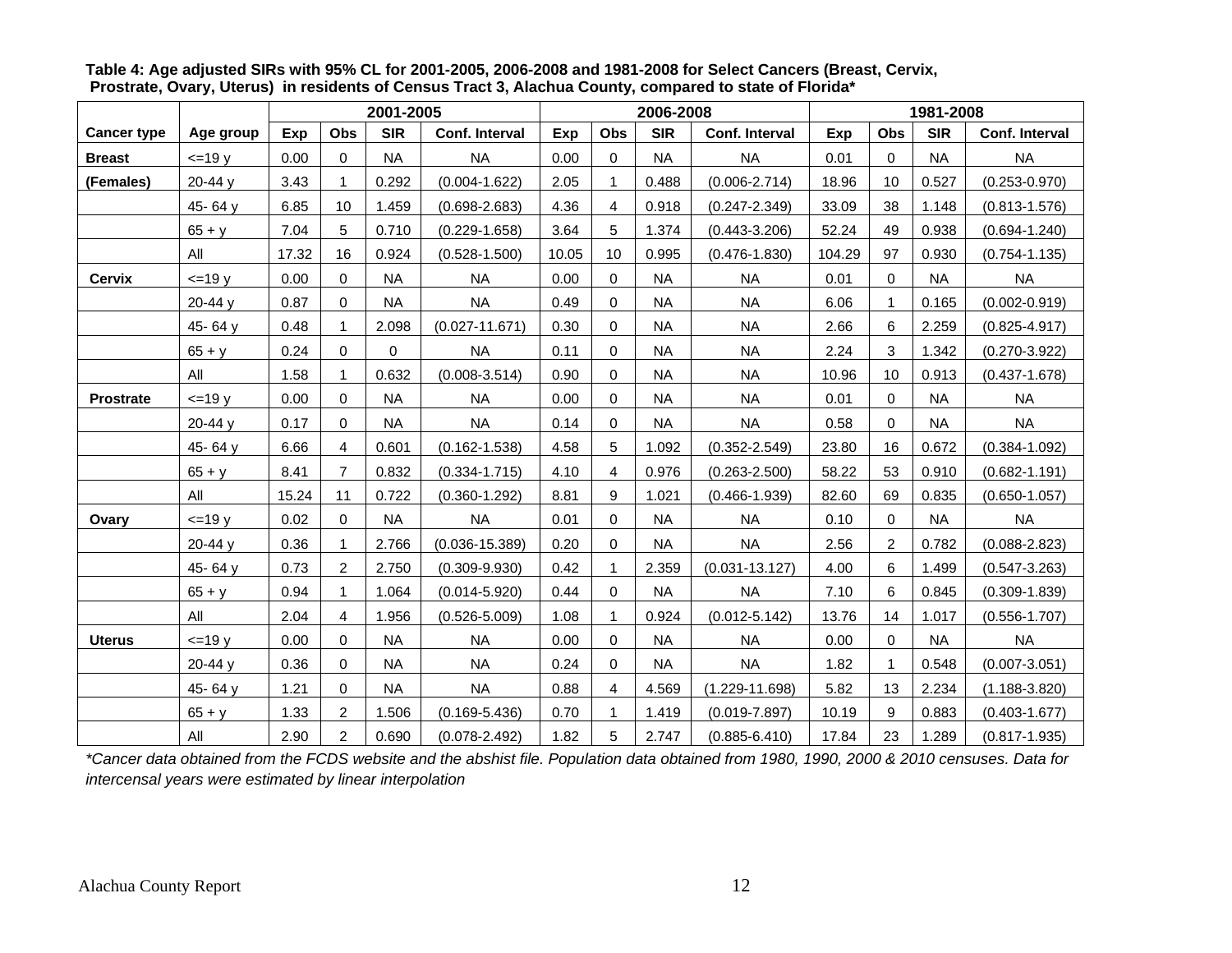**Table 5: Age adjusted SIRs with 95% CL for 2001-2005, 2006-2008 and 1981-2008 for select cancers (Colorectal, Lung and Bronchus, Miscellaneous cancers, Myeloma, Oral cancers, Skin melanoma) in residents of Census Tract 3, Alachua County, compared to state of Florida\*** 

|                      |                |          |                | 2001-2005  |                   |       |                | 2006-2008  |                    |        | 1981-2008 |            |                    |
|----------------------|----------------|----------|----------------|------------|-------------------|-------|----------------|------------|--------------------|--------|-----------|------------|--------------------|
| <b>Cancer type</b>   | Age<br>group   | Exp      | Obs            | <b>SIR</b> | Conf. Interval    | Exp   | Obs            | <b>SIR</b> | Conf. Interval     | Exp    | Obs       | <b>SIR</b> | Conf. Interval     |
| <b>Colorectal</b>    | $=19y$         | 0.00     | $\Omega$       | <b>NA</b>  | <b>NA</b>         | 0.00  | 0              | <b>NA</b>  | <b>NA</b>          | 0.02   | $\Omega$  | <b>NA</b>  | <b>NA</b>          |
|                      | $20 - 44$ y    | 1.08     | 1              | 0.922      | $(0.012 - 5.128)$ | 0.65  | $\Omega$       | <b>NA</b>  | <b>NA</b>          | 5.23   |           | 0.191      | $(0.002 - 1.064)$  |
|                      | 45-64 y        | 4.02     | 5              | 1.243      | $(0.401 - 2.902)$ | 2.52  | 2              | 0.792      | $(0.089 - 2.861)$  | 19.51  | 18        | 0.923      | $(0.547 - 1.458)$  |
|                      | $65 + y$       | 7.79     | 5              | 0.642      | $(0.207 - 1.497)$ | 3.44  | 4              | 1.163      | $(0.313 - 2.978)$  | 59.49  | 42        | 0.706      | $(0.509 - 0.954)$  |
|                      | All            | 12.90    | 11             | 0.853      | $(0.425 - 1.526)$ | 6.61  | 6              | 0.907      | $(0.331 - 1.975)$  | 84.25  | 61        | 0.724      | $(0.554 - 0.930)$  |
| Lung                 | $=19y$         | 0.00     | 0              | <b>NA</b>  | <b>NA</b>         | 0.00  | $\Omega$       | <b>NA</b>  | <b>NA</b>          | 0.02   | $\Omega$  | <b>NA</b>  | <b>NA</b>          |
| & Bronchus           | 20-44 y        | 0.84     | $\mathbf 0$    | <b>NA</b>  | <b>NA</b>         | 0.36  | $\Omega$       | <b>NA</b>  | <b>NA</b>          | 4.83   |           | 0.207      | $(0.003 - 1.152)$  |
|                      | 45-64 y        | 6.44     | $\overline{7}$ | 1.088      | $(0.436 - 2.241)$ | 3.80  | 6              | 1.580      | $(0.577 - 3.439)$  | 32.59  | 34        | 1.043      | $(0.722 - 1.458)$  |
|                      | $65 + y$       | 11.58    | 14             | 1.209      | $(0.661 - 2.029)$ | 5.84  | 9              | 1.542      | $(0.704 - 2.927)$  | 73.69  | 62        | 0.841      | $(0.645 - 1.079)$  |
|                      | All            | 18.86    | 21             | 1.114      | $(0.689 - 1.702)$ | 10.00 | 15             | 1.500      | $(0.839 - 2.474)$  | 111.13 | 97        | 0.873      | $(0.708 - 1.065)$  |
| <b>Miscellaneous</b> | $=19y$         | 0.02     | 0              | <b>NA</b>  | <b>NA</b>         | 0.02  | $\mathbf 0$    | <b>NA</b>  | <b>NA</b>          | 0.11   | 0         | <b>NA</b>  | <b>NA</b>          |
|                      | 20-44 y        | 0.46     | $\Omega$       | <b>NA</b>  | <b>NA</b>         | 0.28  | 0              | <b>NA</b>  | <b>NA</b>          | 2.14   |           | 0.468      | $(0.006 - 2.603)$  |
|                      | 45-64 y        | 1.40     | 1              | 0.713      | $(0.009 - 3.969)$ | 0.89  | 2              | 2.257      | $(0.253 - 8.147)$  | 5.89   | 4         | 0.679      | $(0.183 - 1.738)$  |
|                      | $65 + y$       | 3.25     | 2              | 0.615      | $(0.069 - 2.221)$ | 1.64  | 3              | 1.824      | $(0.367 - 5.330)$  | 16.97  | 16        | 0.943      | $(0.539 - 1.532)$  |
|                      | All            | 5.14     | 3              | 0.584      | $(0.117 - 1.705)$ | 2.82  | 5              | 1.770      | $(0.570 - 4.131)$  | 25.10  | 21        | 0.837      | $(0.518 - 1.279)$  |
| <b>Myeloma</b>       | $\leq$ =19 $y$ | 0.00     | $\Omega$       | <b>NA</b>  | <b>NA</b>         | 0.00  | $\Omega$       | <b>NA</b>  | <b>NA</b>          | 0.00   | $\Omega$  | <b>NA</b>  | <b>NA</b>          |
|                      | 20-44 y        | 0.10     | $\Omega$       | <b>NA</b>  | <b>NA</b>         | 0.07  | 0              | <b>NA</b>  | <b>NA</b>          | 0.50   |           | 2.014      | $(0.026 - 11.208)$ |
|                      | 45-64 y        | 0.46     | $\Omega$       | <b>NA</b>  | <b>NA</b>         | 0.28  | 0              | <b>NA</b>  | <b>NA</b>          | 2.05   | $\Omega$  | <b>NA</b>  | <b>NA</b>          |
|                      | $65 + y$       | 0.78     | 1              | 1.288      | $(0.017 - 7.167)$ | 0.39  | 0              | <b>NA</b>  | <b>NA</b>          | 5.13   | 8         | 1.560      | $(0.672 - 3.073)$  |
|                      | All            | 1.34     | 1              | 0.747      | $(0.010 - 4.156)$ | 0.74  | $\Omega$       | <b>NA</b>  | <b>NA</b>          | 7.68   | 9         | 1.172      | $(0.535 - 2.225)$  |
| <b>Esophagus</b>     | $=19y$         | $\Omega$ | 0              | <b>NA</b>  | <b>NA</b>         | 0     | 0              | <b>NA</b>  | <b>NA</b>          | 0      | 0         | <b>NA</b>  | <b>NA</b>          |
|                      | 20-44 y        | 0.08     | 0              | <b>NA</b>  | <b>NA</b>         | 0.04  | 0              | <b>NA</b>  | <b>NA</b>          | 0.38   | $\Omega$  | <b>NA</b>  | <b>NA</b>          |
|                      | 45-64 y        | 0.48     | $\Omega$       | <b>NA</b>  | <b>NA</b>         | 0.33  | $\mathbf{1}$   | 3.052      | $(0.040 - 16.984)$ | 2.32   |           | 0.431      | $(0.006 - 2.399)$  |
|                      | $65 + y$       | 0.68     | 1              | 1.475      | $(0.019 - 8.205)$ | 0.37  | 1              | 2.731      | $(0.036 - 15.195)$ | 4.38   | 10        | 2.283      | $(1.093 - 4.198)$  |
|                      | All            | 1.24     | 1              | 0.809      | $(0.011 - 4.500)$ | 0.73  | $\overline{2}$ | 2.726      | $(0.306 - 9.843)$  | 7.08   | 11        | 1.554      | $(0.775 - 2.781)$  |